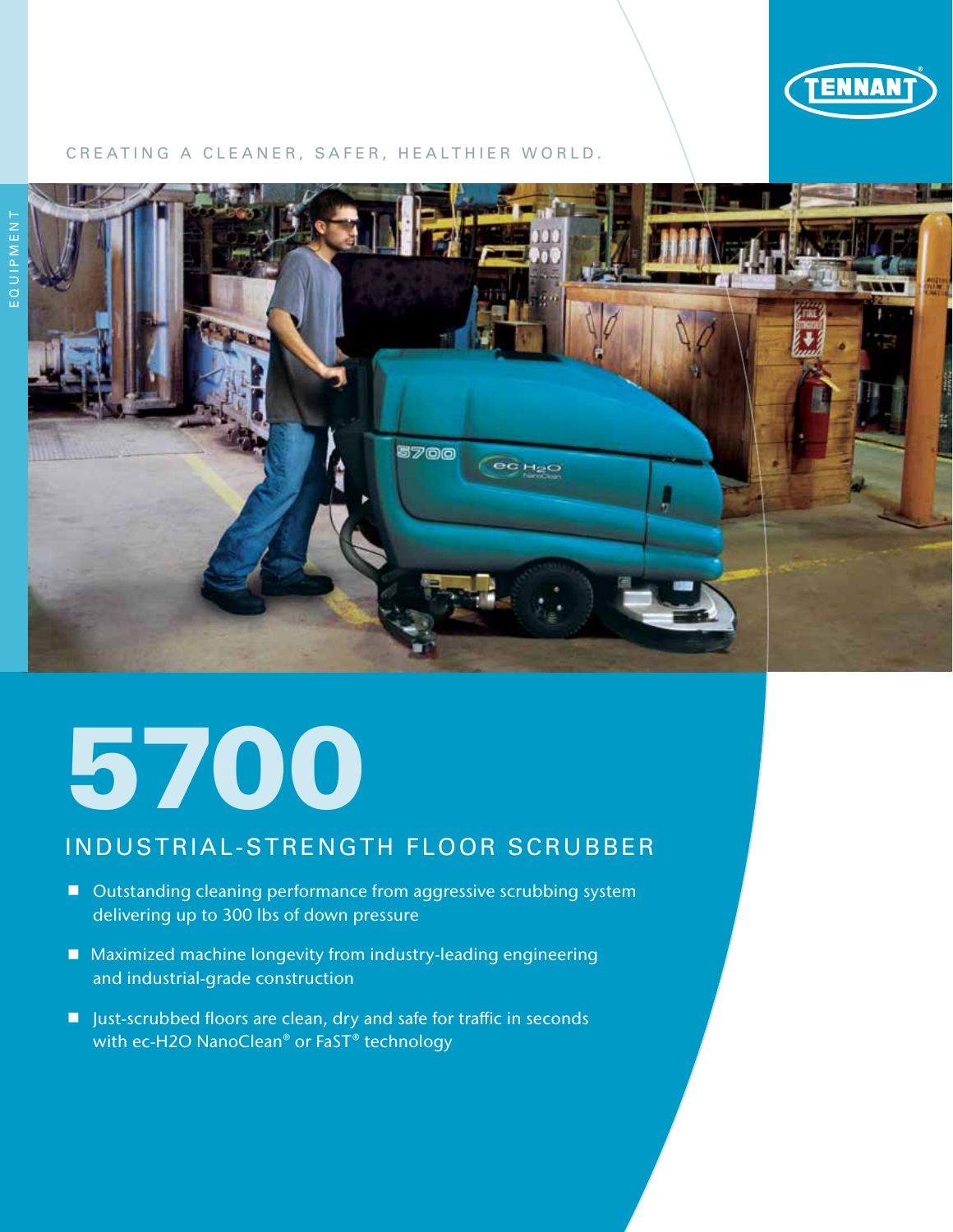## EXCELLENT CLEANING PERFORMANCE AND WORRY-FREE OPERATION FROM THE BENCHMARK FOR INDUSTRIAL SCRUBBERS



The industrial-grade, heavy-duty 5700 sets the standard for walk-behind scrubbers, providing consistent, quality cleaning results even in the harshest environments.

#### RUGGED, INDUSTRIAL-STRENGTH DURABILITY

Aluminum squeegee assembly and scrub heads, shock-absorbing frame, and durable polyethylene construction enable the 5700 to withstand severe cleaning challenges.

#### OUTSTANDING PERFORMANCE FROM AGGRESSIVE SCRUBBING SYSTEMS

Up to 300 lbs of down pressure, optional cylindrical scrubheads, and heavy-duty motor options provide the scrubbing strength to meet the highest cleaning standards.

#### THE SAFE WAY TO CLEAN

Increase safety and cleanliness with ec-H2O NanoClean® technology or FaST° Foam Scrubbing Technology. The 5700 uses up to 70% less water with both technologies. ec-H2O NanoClean uses no detergent. FaST Foam Scrubbing Technology uses up to 90% less detergent than traditional scrubbers.

#### FLEXIBILITY AND VERSATILITY

Choose from three path widths, along with an optional off-aisle power wand for greater reach. An optional dual vac picks up bulky, tough soils found in industrial facilities.

#### MAXIMUM UPTIME FOR YEARS OF WORRY-FREE OPERATION

Field-proven results and exclusive 10/3/3 warranty mean you can count on the 5700 to clean day after day.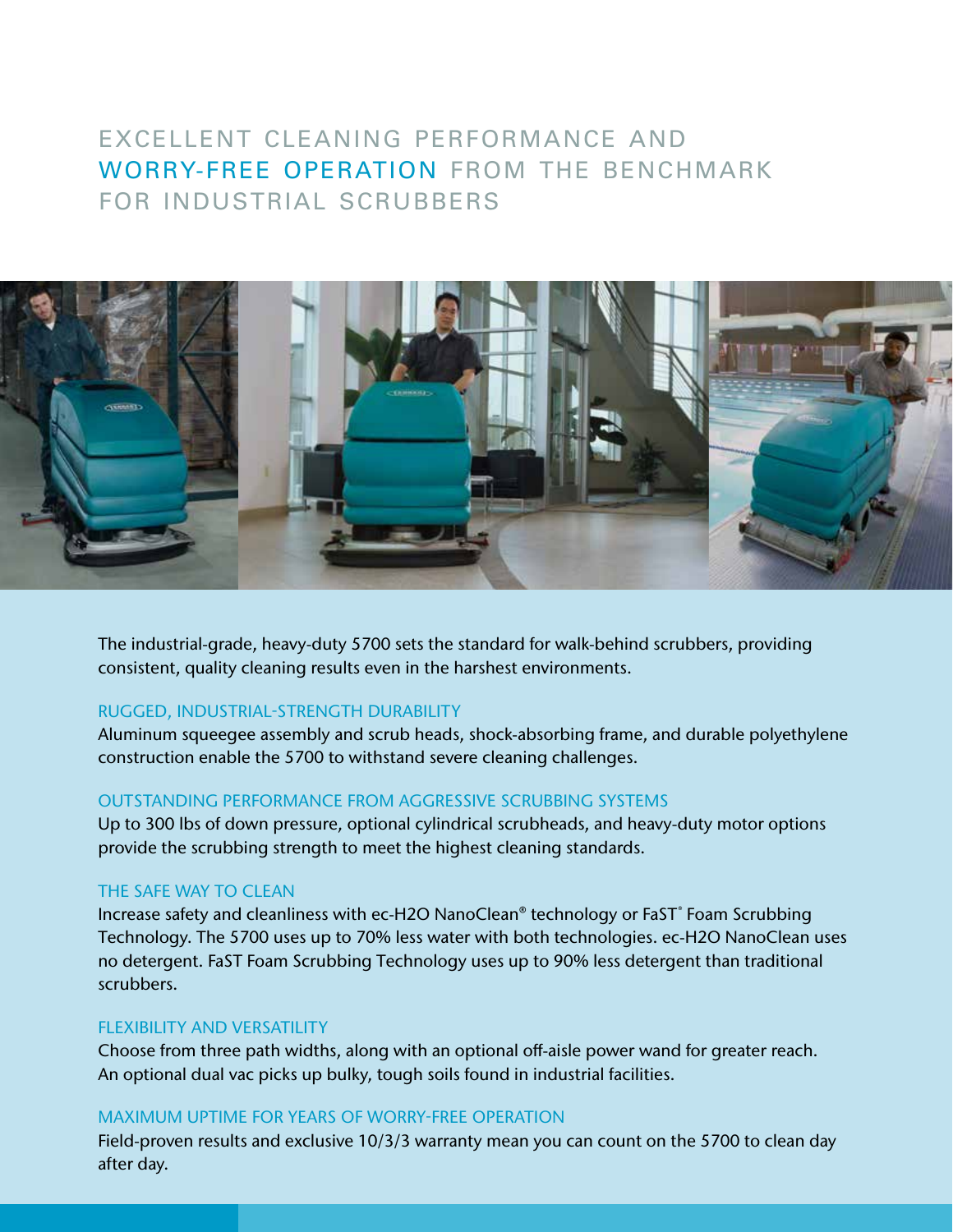# INSIDE THE

# 5700



Withstands the harshest cleaning environments with thick polyethylene construction and a rugged, shockabsorbing frame and scrub-head linkage.

**B** Maximize productivity with ec-H2O NanoClean, FaST, or ES technologies.

C One-pass cleaning performance – even in the dirtiest environments – with fully adjustable down pressure up to 300 lbs and brush speeds of up to 750 rpm.

#### **D** Reduce maintenance costs with<br>breakaway squeegee, large demisting chamber and scrub heads that provide long-life corrosion resistance.

- **E** Fully customizable to meet your<br>specific needs. Choose from three path widths and an off-aisle power wand.
- **F** Maximize operator ease with smart<br>ergonomic features like a heightadjustable console that puts controls within easy reach.

# EXCLUSIVE **TECHNOLOGIES**

(optional cleaning innovations)

All technologies increase scrub time up to three times using a single tank of water.



ec-H2O NanoClean® technology electrically converted water is created by an on-board e-cell that generates millions of very tiny microscopic bubbles known as nanobubbles that promote the cleaning efficacy of the solution.

This next generation solution offers the same great benefits of the first generation and now cleans better and cleans more soils in more applications. The name NanoClean, refers to the generation of nano-scale bubbles that are an important part of the cleaning mechanism.





FaST Foam Scrubbing Technology uses up to 70% less water and 90% less chemicals to improve floor traction as certified by NFSI, helping reduce the risk of slip and fall accidents.



ES® Extended Scrubbing productivity enhancement system recycles cleaning chemicals to increase uptime and improve productivity by scrubbing floors using 66% less chemicals than traditional cleaning methods.